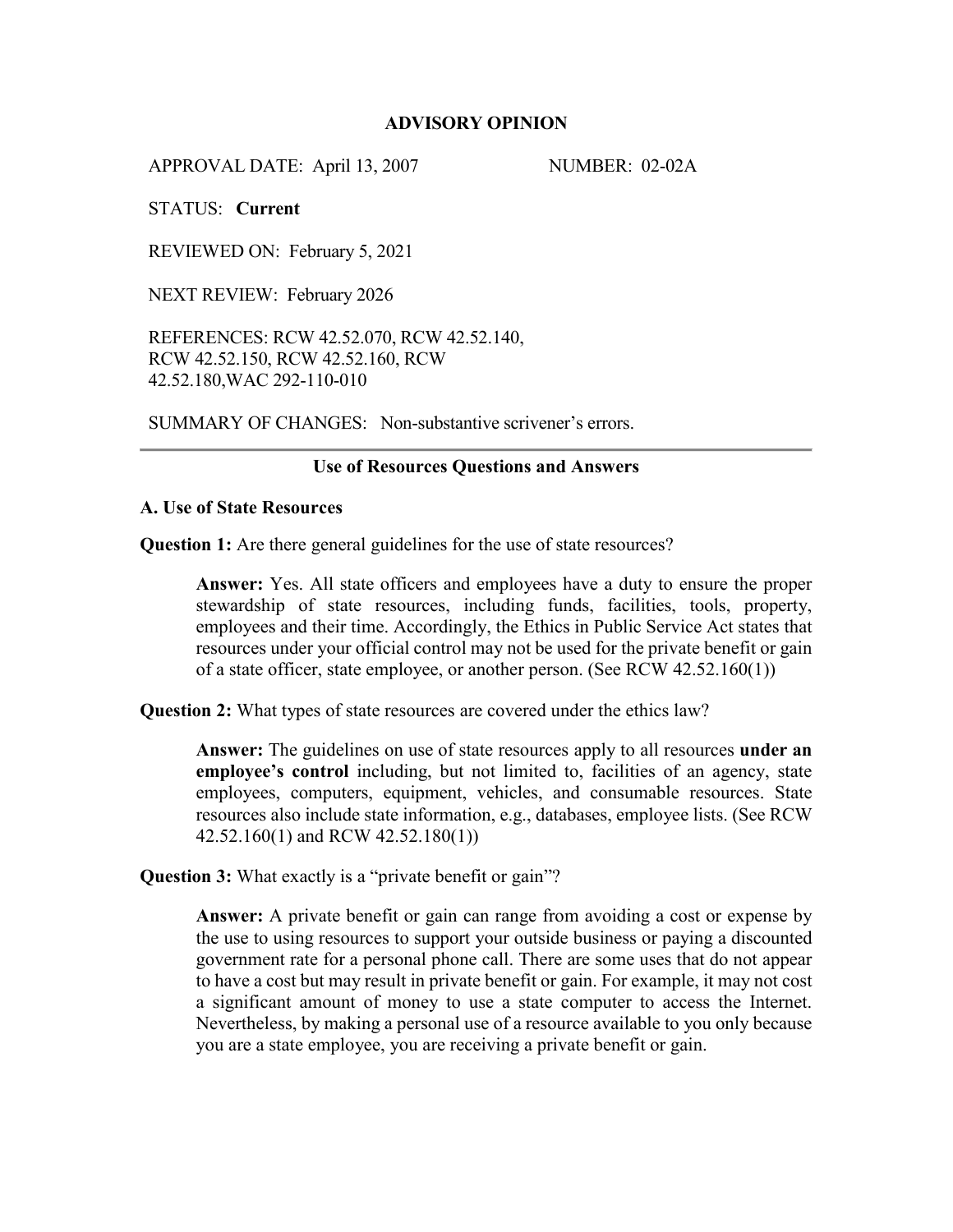**Question 4:** I've heard that de minimis use is allowed. What is a *de minimis* use anyway?

**Answer:** A de minimis use is an infrequent or occasional use that results in little or no actual cost to the state. An occasional brief local phone call to make a medical or dental appointment is an allowable de minimis use of state resources. The cost of a brief phone call is negligible and is not likely to interfere with your job. The following examples address "de minimis" use: (See WAC 292-110-010(3))

Example A: An employee makes a telephone call or sends an e-mail message to his/her children to make sure that they have arrived home safely from school. This is not an ethical violation. So long as the call or e-mail is brief in duration, there is little or no cost to the state, i.e., your long distance code is not used, and sending a brief message does not interfere with the performance of official duties.

Example B: An employee uses his/her agency computer to send electronic mail to another employee wishing them a happy birthday. This is not an ethical violation. The personal message is brief and does not interfere with the performance of official duties.

Example C: Every spring a group of employees meets during lunch to organize an agency softball team. The meeting is held in a conference room that is not needed for agency business during the lunch hour. This is not an ethical violation. There is little or no cost to the state, the meeting does not interfere with the performance of official duties, and off site recreational activities such as softball teams can improve organizational effectiveness.

**Question 5:** What does "organizational effectiveness" really mean?

**Answer:** Organizational effectiveness relates to an agency's mission and encompasses activities that enhance or augment the agency's ability to perform its mission. The Board recognizes that state agencies may allow employees to participate in activities that are not official state duties but promote organizational effectiveness by supporting a collegial work environment. The Board believes that so long as the employees who participate in the activity limit their use of state resources, then these activities would not undermine public confidence in state government. In addition, the Ethics Act normally prohibits the use of state resources to support outside organizations or groups, including charities, unless the support is part of the agency's official duties. The Board's rule allows agency heads to nevertheless approve limited use of state resources for activity that promotes organizational effectiveness even if that activity may incidentally support a private organization. Agency heads are cautioned, however, that activity allowed under this rule may not involve a state agency's endorsement or promotion of a commercial activity such as advertising or selling products. The following examples address "supporting agency organizational effectiveness." (See WAC 292-110-  $010(2)(b)(iii)$ 

*Example A*: An agency determines that an agency wide retirement lunch will enhance organizational effectiveness. The retirement lunch will last a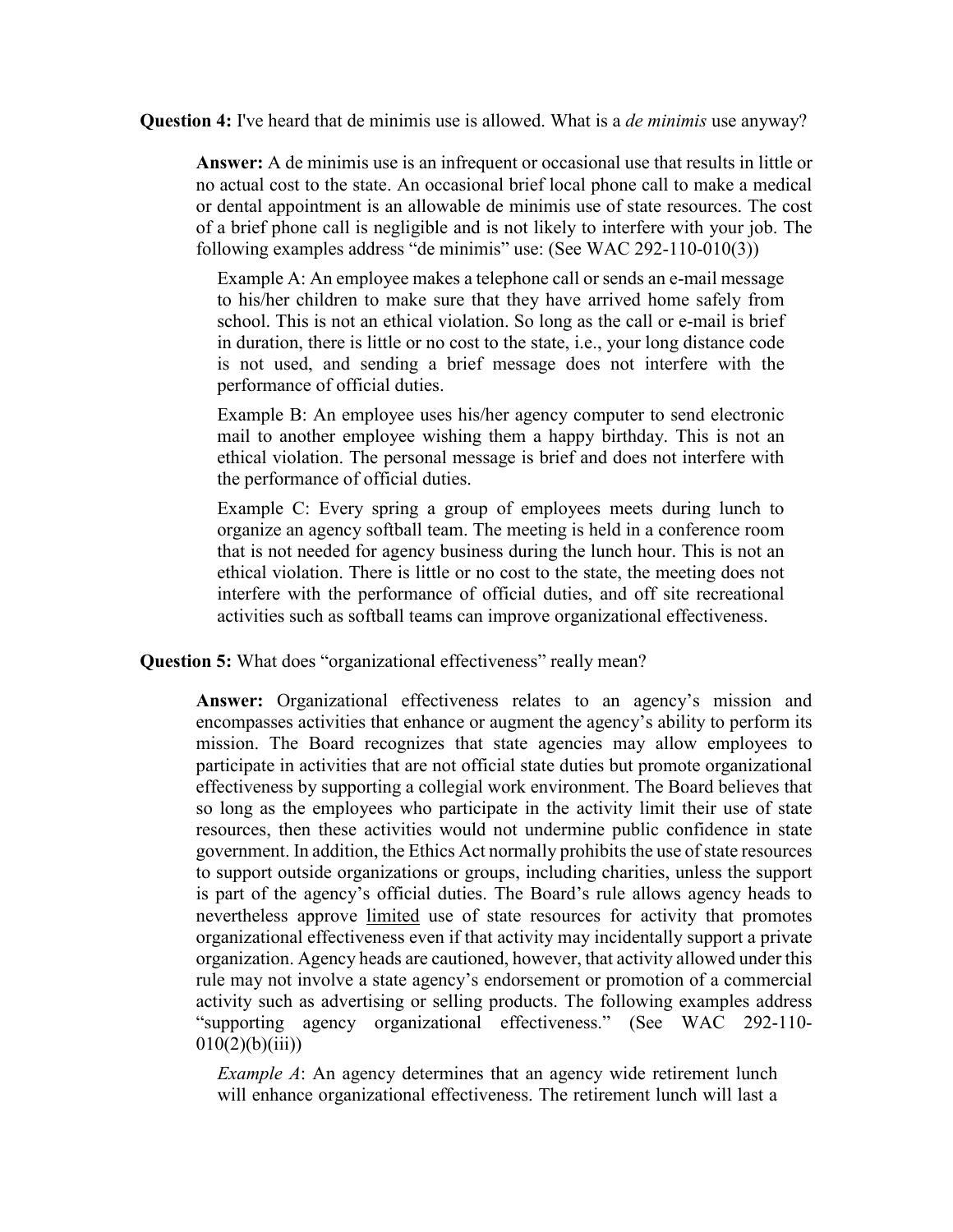half hour longer than the normal one hour lunch break. An employee uses his or her office computer to compose a flyer about the lunch, send a few reminder e-mails, and collect for a retirement present. This is not an ethical violation. The use supports organizational effectiveness and was approved by the agency. Since most of the activity takes place outside of normal working hours, it will not interfere with the performance of each employee's official duties. In addition, the employee's use of the office computer and printer will result in little or no cost to the state.

*Example B:* An agency decides that attending a specific sporting event or going to a local amusement park as a group will promote organizational effectiveness. In order to organize the event the agency uses a very limited amount of state paid time and agency resources to send one email notifying employees of the event and to post flyers and discount coupons in a break room so that employees who attend can take advantage of the discounts available. The flyers and coupons promote a commercial organization, such as a local amusement park, or promote a specific event, such as a state employee appreciation day at a sporting event. This is not an ethical violation. Attending the sporting event or going to an amusement park may improve employee morale, which supports organizational effectiveness. The agency approved this very limited use of resources and the activity falls within the limited use guidelines.

*Example C:* An agency decides that attending a specific sporting event or going to a local amusement park as a group will promote organizational effectiveness. The agency uses state paid time and agency resources to distribute multiple flyers or multiple discount coupons to all agency employees. The flyers and coupons promote a commercial organization, such as a local amusement park, or promote a specific event, such as a state employee appreciation day at a sporting event. This is an ethical violation. While attending the sporting event or going to the amusement park may improve employee morale, the use of state resources exceeds the limited use guidelines. When there is no statutory authority for the use of state resources to support a private commercial product or organization, the extensive use of state resources for that activity undermines public confidence in state government.

#### **Question 6:** Are there any uses of state resources that are prohibited?

**Answer:** Yes. The use is not considered de minimis if it is for the following: conducting an outside business; political or campaign activities; commercial uses like advertising or selling products; solicitation on behalf of other persons unless approved by the agency head; and illegal or inappropriate activities. The following examples address prohibited uses. (See WAC 292-110-010(3))

*Example A:* An employee operates an outside business. She makes an outside business call on her state telephone. The call is local. This is an ethical violation. The employee is conducting a private business on state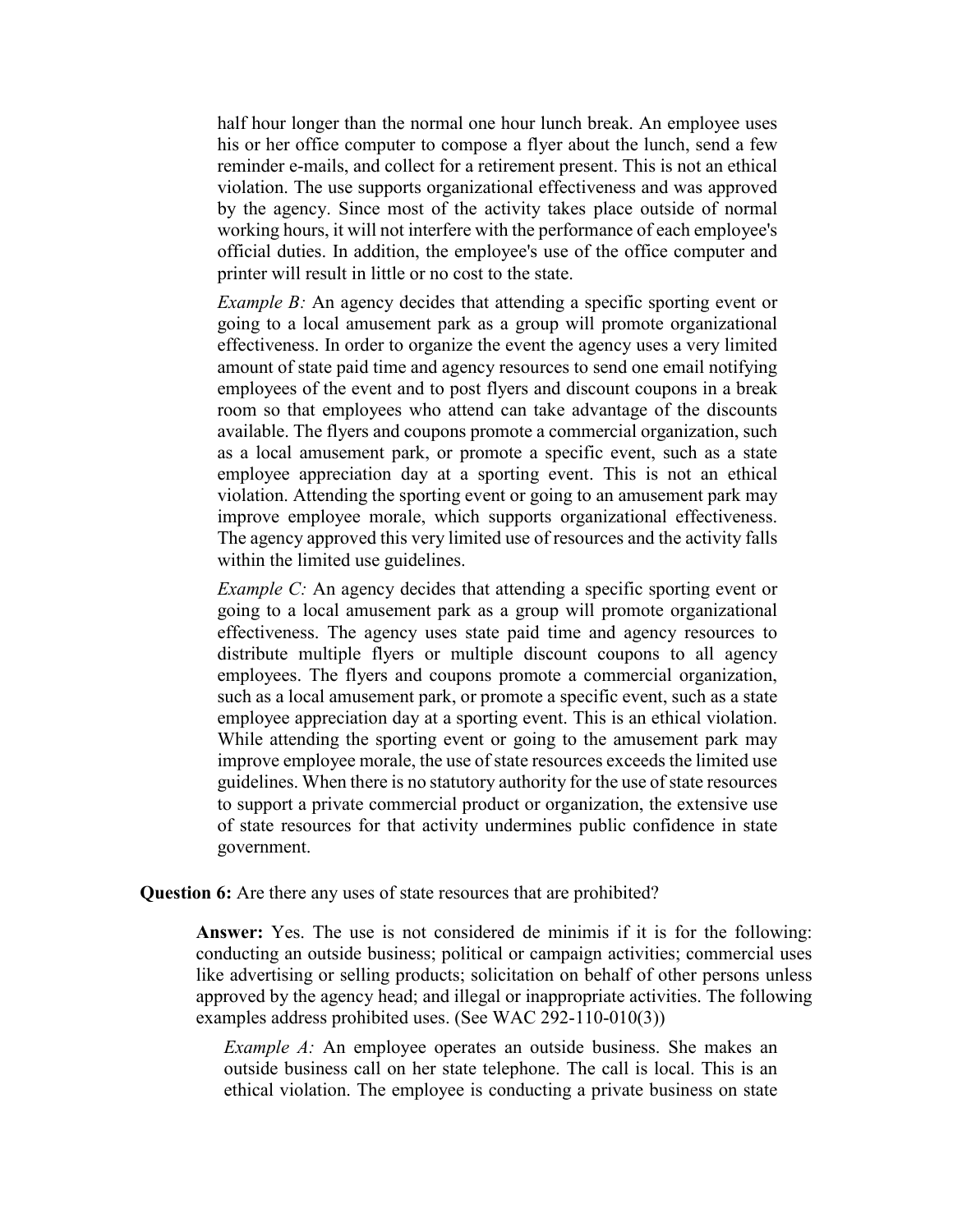time using state resources, which is prohibited under WAC 292-110- 010(3).

*Example B:* An employee puts a state telephone number or work address on business cards or letterhead for his/her outside business. Several customers contact the employee at the office number to conduct the outside business. This is an ethical violation. Although the use of the telephone may result in a negligible cost to the state, conducting a private business is an illegal use of state resources.

*Example C:* After working hours, an employee uses the office computer and printer to prepare client billings for a private business using his/her own paper. This is an ethical violation. Although use of the office computer and printer may result in a negligible cost to the state, conducting a private business is an illegal use of state resources.

*Example D*: One night an employee takes an agency owned video player home to watch videos of his/her family vacation. This is an ethical violation. Although there is little or no cost to the state, an employee may not make private use of state equipment.

*Example E:* An employee is assigned to do temporary work in another city away from his/her usual duty station. To perform official duties the employee takes an agency laptop computer. While away, the employee uses the computer to do tax work for a private client. This is an ethical violation. Although use of the laptop may result in a negligible cost to the state, conducting a private business is an inappropriate use of state resources.

**Question 7:** Can I play games on my computer during lunch and break times?

**Answer:** Generally, no. When employees download games or load interactive games onto state owned computers, the game play often involves several state employees or can undermine the security of state information and databases. In addition, the computer at your workstation remains a state resource regardless of whether you are working or on a break. Nevertheless, subject to your agency's prior approval a brief and occasional personal use, during lunch or break times, of a game that was preloaded by the manufacturer on your state computer would be allowed under the de minimis rule. (See WAC 292-110-010(3))

**Question 8:** If I use a state resource, can't I just reimburse my agency for the use?

**Answer:** No. Reimbursing for a personal use may result in a personal benefit and may impose significant administrative burdens on the state. For example, the price of a long distance call is less than you would pay using your local telephone company. Reimbursing also creates the misperception that personal use is ok as long as we pay for it. Personal use should be the exception not the rule. (See WAC 292-110-010(5))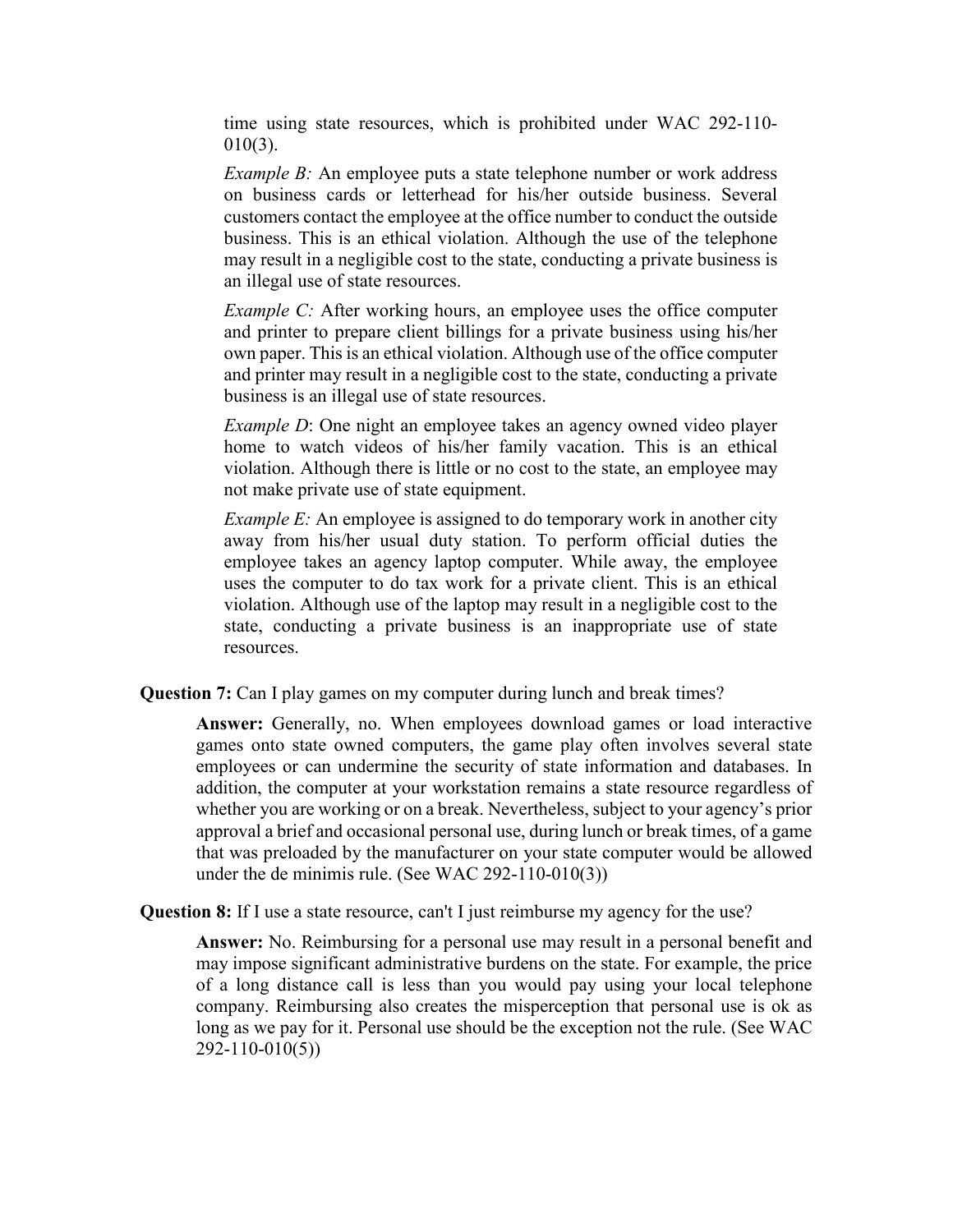**Question 9:** Does Advisory Opinion 03-03, covering the use of frequent flyer miles, also apply to other types of travel incentive programs?

**Answer**: Yes, this advisory opinion also applies to motel/hotel point rewards, rental car rewards, and any other travel benefit of a similar nature.

**Question 10:** Can an employee use, for personal reasons, software purchased by the agency if the software is required to be installed on the employee's home computer so that he/she may work at home?

**Answer**: Yes. While it is preferable that the employee pay for the software license, he or she may use the agency-purchased software for personal reasons so long as the use is de minimis. An employee may not use the software for outside business reasons or to assist either a campaign for public office or a ballot issue.

**Question 11:** Can a state employee use the electricity from a power outlet at a state owned or leased facility to charge a personal electric vehicle that is used to commute to work?

**Answer:** The Ethics in Public Service Act would not be violated if an employee were to use state resources to plug in a personal vehicle consistent with RCW 43.01.250.

# **B. E-Mail and Internet Use**

**Question 1:** Can I send a personal e-mail message without violating the ethics law?

**Answer:** Yes. The general ethics standard is that any use of a state resource other than for official state business purposes needs to brief in duration and frequency to ensure there is little or no cost to the state and the use does not interfere with the performance of official duties. Extensive personal use of state provided e-mail is not permitted. (See WAC 292-110-010(3))

**Question 2:** Are my e-mail or voice messages private?

**Answer:** No, if you use state equipment do not expect a right to privacy for any of your e-mail or voicemail communications. E-mail and voicemail communications may be considered public records and could be subject to disclosure. Aside from disclosure, employees should consider that e-mail communications are subject to alteration and may be forwarded to unintended recipients. Avoid these potential problems by treating e-mail communications as another form of business correspondence. (See WAC 292-110-010(4))

**Question 3:** Are there any restrictions on e-mail communications?

**Answer:** Yes. E-mail messages cannot be for any of the following uses: conducting an outside business; political or campaign activities; commercial uses like advertising or selling products; solicitation on behalf of other persons unless approved by the agency head; and illegal or inappropriate activities, such as harassment. In addition, broadly distributing or chain-mailing an e-mail that is not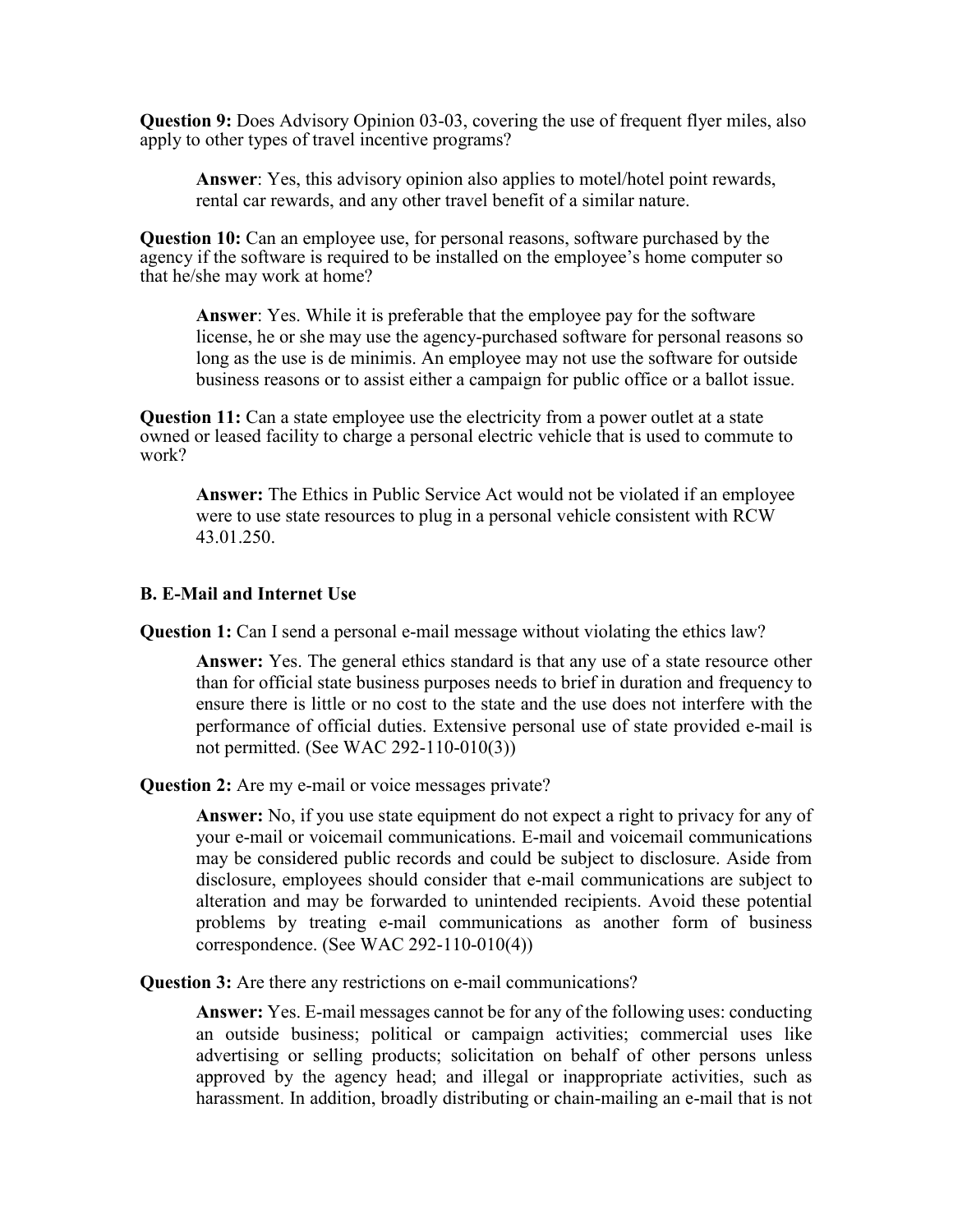related to official business is prohibited because it disrupts other state employees and obligates them to make a personal use of state resources. (See WAC 292-110- 010(3))

**Question 4:** What are the guidelines on Internet use?

**Answer:** Just like the guidelines for e-mail discussed above, any personal use of state provided Internet access must be both brief and infrequent. Extensive personal use of state provided Internet access is not permitted. The following examples address uses of the Internet:

*Example A:* Several times a month an employee quickly uses the Internet to check his or her children's school website to confirm if the school will end early that day. The transaction takes about five minutes. This is not an ethical violation. The use is brief and infrequent, there is little or no cost to the state, and the use does not interfere with the performance of official duties.

*Example B:* An employee routinely uses the Internet to manage her personal investment portfolio and communicate information to her broker. This is an ethical violation. Using state resources to monitor private stock investments or make stock trades are private activities that can result in a private financial benefit or gain. Allowing even an occasional or limited use of state facilities to facilitate a private financial gain undermines public confidence in state government.

*Example C:* An employee spends thirty to forty minutes looking at various web sites related to a personal interest. This is an ethical violation. The use is not brief and can interfere with the performance of state duties.

*Example D:* An employee visits several humor and joke sites. While at a site, he/she downloads a joke file and e-mails it to several co-workers. This is an ethical violation. By e-mailing a file to co-workers the employee disrupts other state employees and obligates them to make a personal use of state resources. In addition, downloading files and distributing them to coworkers can introduce a computer virus, which can compromise state databases.

**Question 5:** What do I do if I access the wrong Internet site?

**Answer:** Don't panic! The best thing to do is to close the site/page and remember what it was that got you there and don't go back. Everyone makes this kind of mistake. It is also advisable to contact your supervisor or information systems staff to notify them of your mistake.

**Question 6:** Can I use my agency's computer and/or access the Internet for training or educational purposes, either personal or work related?

**Answer:** Yes, an agency may authorize the use of an agency's computer and/or access to the Internet for training or education that is related to official duties,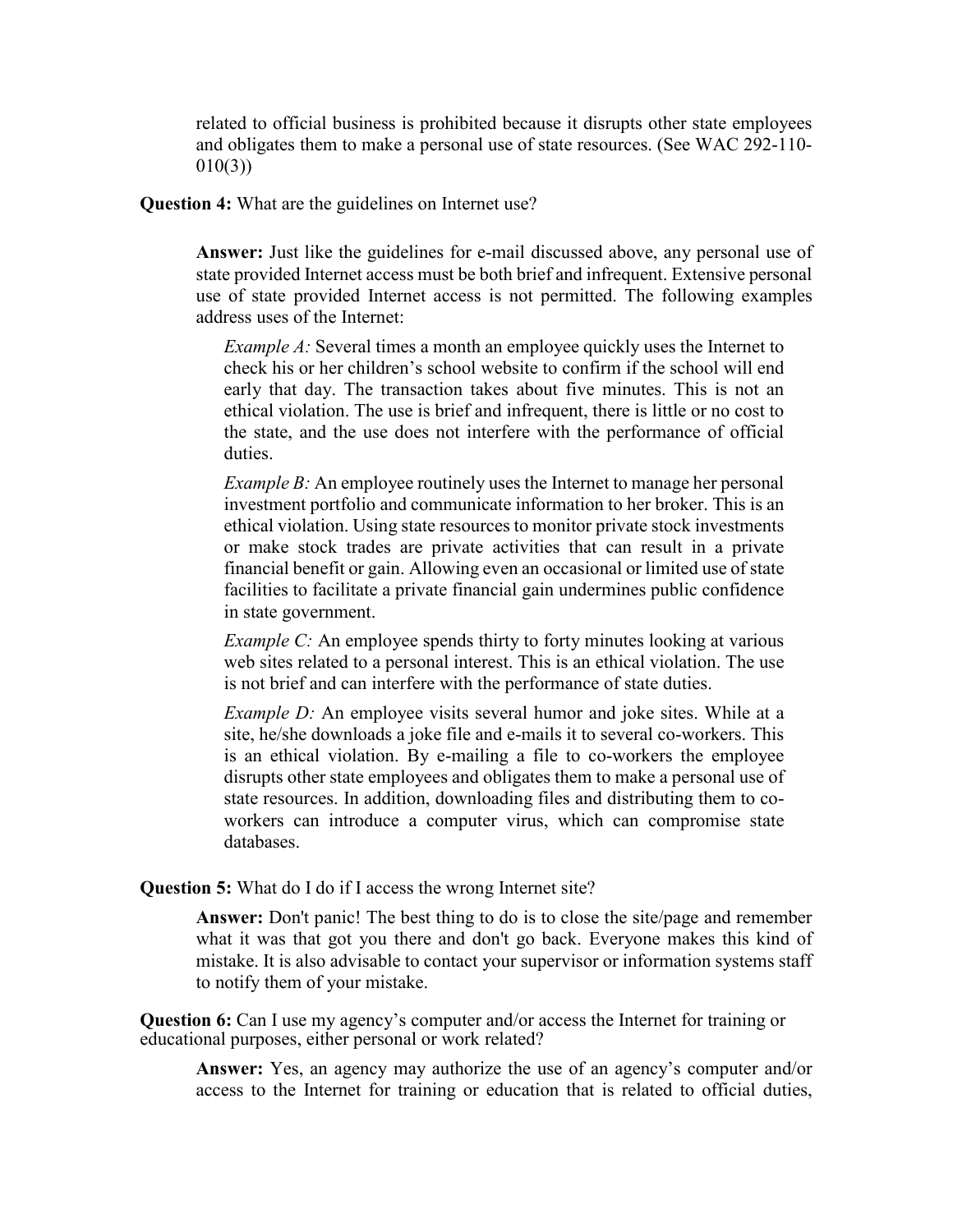including career and educational development identified and approved by the agency, pursuant to RCW 41.06.410, and is documented by the agency as such. This training or education may be done on state time as approved by the agency, while other use of computers and/or access to the Internet for personal training or educational purposes is limited to an agency's de minimis use policy. Tuitionreimbursement training or education in itself does not authorize other than de minimis use where it is not related to official job duties.

**Question 7:** What are the guidelines for sending emails or using electronic bulletin boards on a state agency's intranet to notify state employees of diversity events or trainings that are sponsored by outside organizations?

**Answer:** Emails may be sent and postings may be made to electronic bulletin boards to notify state employees of diversity events or trainings that are sponsored by outside organizations if the email and posting are done in accordance with an agency policy that authorizes sending such emails and making such postings to promote or support organizational effectiveness. The policy should specify who is authorized to send emails and make postings. In the policy, the agency head or his/her designee would approve specific activities to promote organizational effectiveness and establish guidelines for limited use of state resources. (See WAC 292-110-010(2)(b)).

- Email notices may be forwarded to state employees of events or trainings from outside organizations that involve a cost of attendance, and do not specify that they are fundraisers.
- Email notices may not be forwarded to state employees of events or trainings from outside organizations that specify that they are fundraisers; that would violate RCW 42.52.160(1) and applicable agency policy.
- Postings may be made to electronic bulletin boards on a state agency's intranet of events and trainings sponsored by outside organizations that involve a cost of attendance and do not specify that they are fundraisers.
- Postings may not be made to electronic bulletin boards on a state agency's intranet of events and trainings sponsored by outside organizations that specify they are fundraisers; that would violate RCW  $42.52.160(1)$  and applicable agency policy.

# **C. Use of State or Resources to Support Charities**

**Question 1:** Can I use state resources to support charities?

**Answer:** The limited use of state resources to support charities may be allowed if an agency head or his/her designee approves the activity as one that promotes organizational effectiveness. Approval may be in the form of a specific policy that establishes guidelines for limited use of state resources. (See WAC 292-110-  $010(2)(b)$  and  $(3)(b)$ ).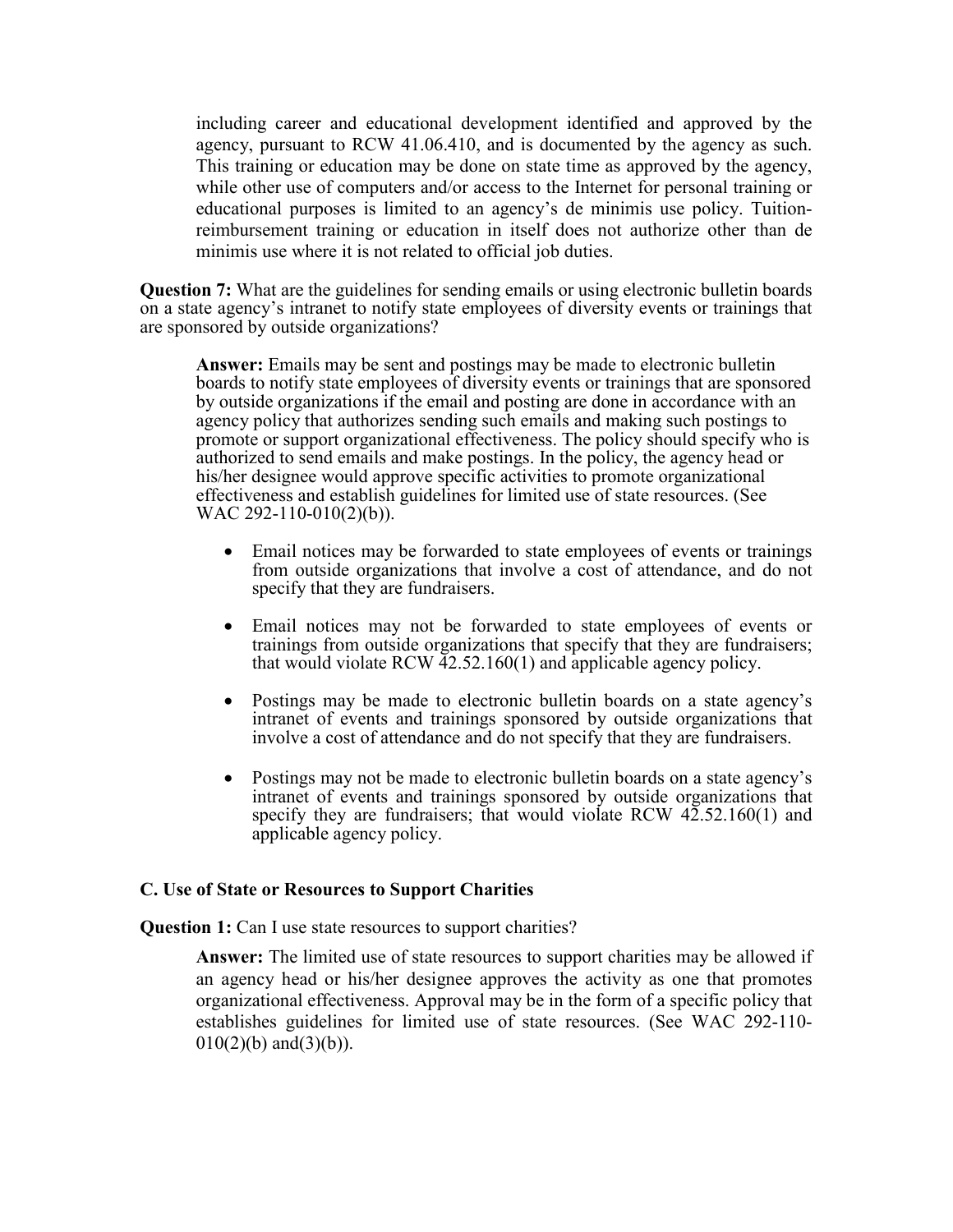**Question 2:** Can you give me examples of limited uses that might be ok?

**Answer:** Yes. Sending an e-mail to notify employees of a blood drive would be a limited and acceptable use of state resources. Another example might be a bake sale to support an Adopt-A-Family Program. Here, the baking would be performed at home and after working hours. The baked goods are then displayed for purchase during break times and the lunch hour. When gifts are purchased for the family, the purchases are made after working hours.

**Question 3:** Is there anything employees shouldn't do while conducting charity work on state time?

**Answer:** Any use of state resources that results in an expenditure of funds should be avoided. Consider this scenario: a group of employees spend 6 working hours of staff time a week for over a four-week period to plan a charitable fund-raiser, and use the computer, fax, and copier to produce fund-raising materials. This is an expenditure of state funds that would not be considered a de minimis or limited use of state resources. In addition, state resources may not be used for the benefit of any other person, whether or not operated for profit, unless the use is within the course of official duties. The following example addresses another area of concern. (See WAC 292-110-010(2)(b)(i) and WAC 292-110-010(3))

*Example:* An employee is active in a local PTA organization that holds fund-raising events to send children to the nation's capital. Although a parental payment of expenses for the trip is expected, the more raised through individual contributions, the less the parent must pay. The employee uses agency e-mail to solicit contributions to the fund-raiser from a broad distribution list of co-workers. The e-mail asks each recipient to pass along the e-mail to other state employees. This is an ethical violation. The employee is using state resources to promote an outside organization and a private interest. By sending the e-mail to other state employees and asking state employees to pass the solicitation along, the employee is asking other state employees to improperly use state resources in a manner that interferes with the performance of official duties.

**Question 4:** What about the Combined Fund Drive?

**Answer:** The Combined Fund Drive is somewhat different than other independent charitable organizations because it has been established by the state legislature. Therefore, it is part of the official duties of those employees who are assigned by the agency to conduct the Drive. Fund Drive coordinators should confine the time and effort spent conducting the drive to agency guidelines. (See WAC 292-110-  $010(2)(b)$  and  $(3)(b)$  and EEB Advisory Opinion  $00-09$ )

**Question 5:** What about the employees who are not officially assigned to conduct the Combined Fund Drive?

**Answer:** As noted above with charitable groups, the use of state resources to support the Combined Fund Drive charities should be reasonable, involve little or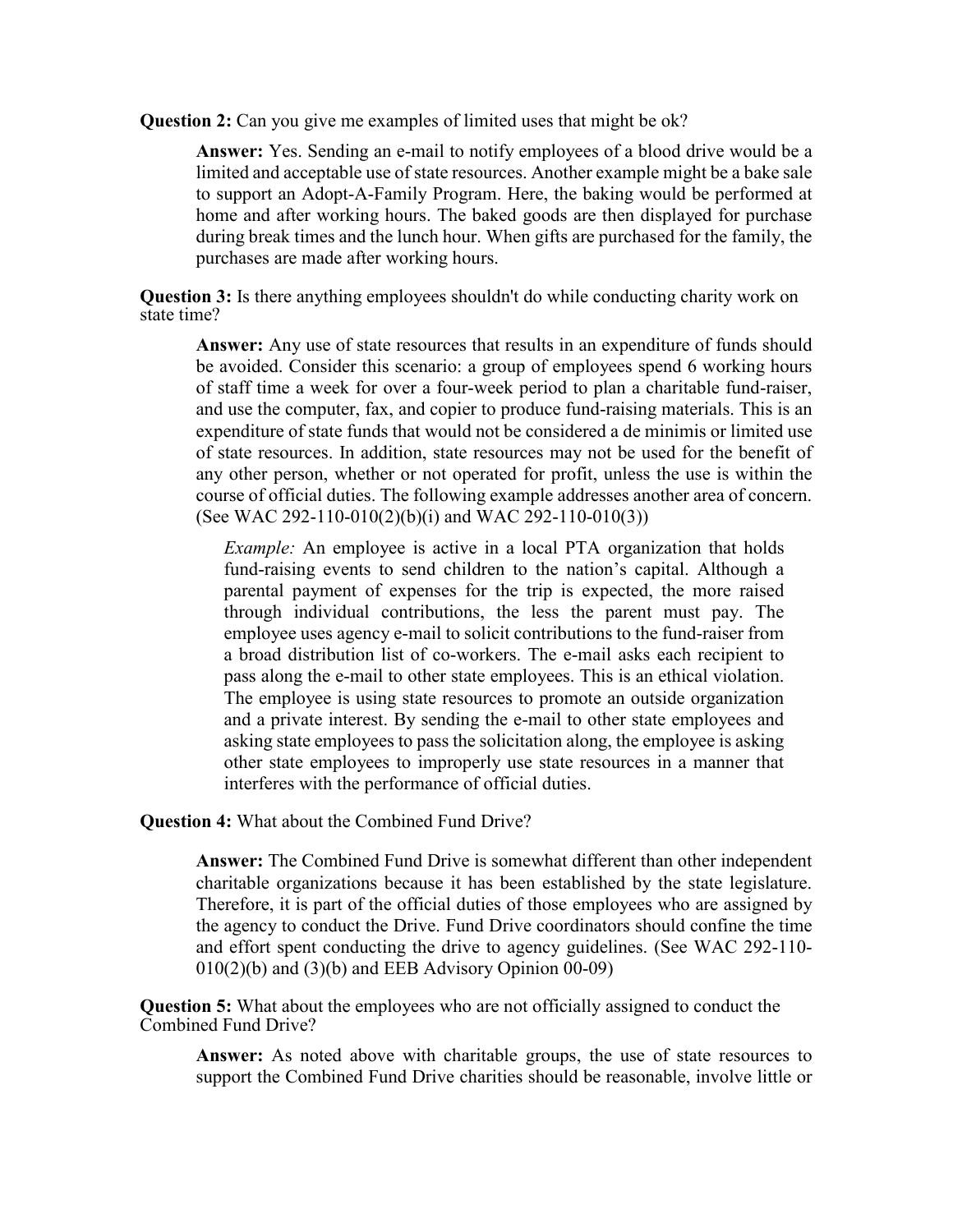no cost the agency, and should not disrupt the conduct of official business in state offices. (See WAC 292-110-010(3)(b))

**Question 6:** How about agency participation in commercial activity that benefits the Combined Fund Drive?

**Answer:** State agencies should avoid direct involvement in commercial activity even if the proceeds may benefit the Combined Fund Drive. Examples of improper direct involvement include distributing commercial product sales brochures and order forms to agency employees, collecting product order forms in the workplace or on state paid time, and distributing products in the workplace or on state paid time. Activities permitted under the de minimis rule, such as those described in the answer to Question 15, should not involve commercial activities. (See WAC 292-  $110-010(3)$ 

# **D. Solicitations by State Employees on Behalf of Charitable Organizations**

The solicitation of goods and services from private companies is addressed under several provisions of the Ethics in Public Service Act. In addition to interpreting and applying the use of state resources provisions, this section of questions and answers is intended to provide examples of how the Board would interpret and apply RCW 42.52.070, 42.52.140, and 42.52.150 to common occurrences in the state workplace.

**Question 1:** Can agency employees solicit donations for charitable events from outside businesses?

**Answer:** The state's ethics law contains a very strong presumption against solicitation by any state officer or state employee for any purpose, including charitable events. Solicitation by state employees can create the appearance that a donation might result in favorable treatment from the state, whereas a failure to donate might result in unfavorable treatment. A state officer or state employee whose official duties include regulation or the contracting for goods and services needs to be especially careful about solicitation. Accordingly, State officers and employees may not use their official state positions to solicit goods and services from private organizations and businesses. The following examples address solicitation on behalf of charitable organizations. (See RCW 42.52.070, RCW 42.52.140 and RCW 42.52.150(4))

*Example A:* The head of a state agency purchasing office sends a letter requesting gifts or donations for use at a CFD kick off luncheon to several vendors who provide goods and services to the agency. This is an ethical violation. While the purchasing supervisor will not personally benefit from the gifts, the CFD charities and the gift recipients would benefit from them. In addition, it would be reasonably expected that vendors who respond favorably to the solicitation did so with the intent to influence the vote, action, or judgment of the purchasing supervisor. (See RCW 42.52.070 and RCW 42.52.140)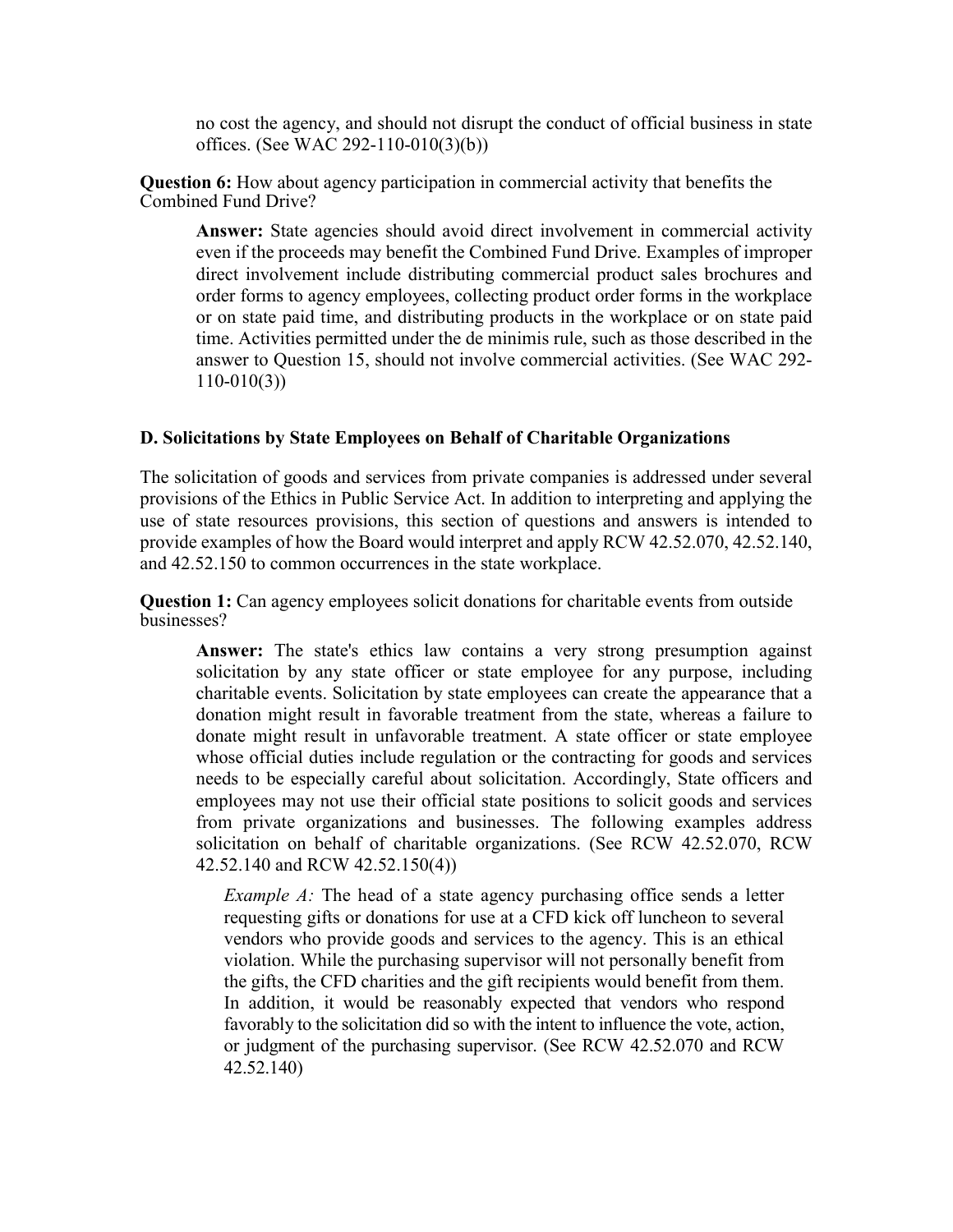*Example B:* The head of a state agency sends a letter to local businesses, including several vendors who provide goods and services to the agency, requesting gifts or donations for a use that will benefit agency employees and a private charity. This is an ethical violation. While the agency head will not personally benefit from the gifts, the private charity would benefit from them. In addition, it would be reasonably expected that vendors who respond favorably to the solicitation did so with the intent to influence the vote, action, or judgment of the agency head. This expectation in the vendors would be true even if the agency head did not routinely participate in such decisions. (See RCW 42.52.070 and RCW 42.52.140)

*Example C*: On their lunch break a group of agency employees who work for an agency that regulates or administers benefits for private business, but who are not personally involved in regulating or administering benefits for their agency, solicit holiday gifts on behalf of a family sponsored by Adopta-Family. When soliciting the gifts they voluntarily inform the businesses that they are employed by their state agency but are soliciting on behalf of the sponsored family or Adopt-a-Family. This is an ethical violation. By stating that they are employed by an agency that regulates or administers benefits for the private businesses they are using their state positions to influence the private businesses and support the private charity. (See RCW 42.52.070)

*Example D:* On their lunch break or after work a group of agency employees who are involved in regulating or contracting on behalf of their agency solicit holiday gifts on behalf of a family sponsored by Adopt-a-Family. They do not solicit from agency vendors or other individuals with whom they conduct state business. When soliciting the gifts they tell the businesses that they are soliciting on behalf of the sponsored family or Adopt-a-Family. This is not an ethical violation. By soliciting on behalf of the private charity and not a state agency they are not using their state positions to influence the private businesses. In addition, the employees are not using state paid time or resources for the solicitation.

*Example E:* After work or on the weekend a group of state employees solicit holiday gifts on behalf of a family sponsored by Adopt-a-Family or their local private school. They solicit door to door in their neighborhood and do not solicit from agency vendors or other individuals with whom they conduct state business. When soliciting the gifts they indicate that they are soliciting on behalf of the private school, the sponsored family, or Adopt-a-Family. This is not an ethical violation. The employees are not using their state positions to influence the private businesses and are not using state resources to support the private charities.

**Question 2:** Are there any other considerations we should take into account when conducting charitable solicitations?

**Answer:** Yes, avoid direct personal solicitations of your co-workers and colleagues and opt for voluntary participation. Managers and supervisors should always avoid